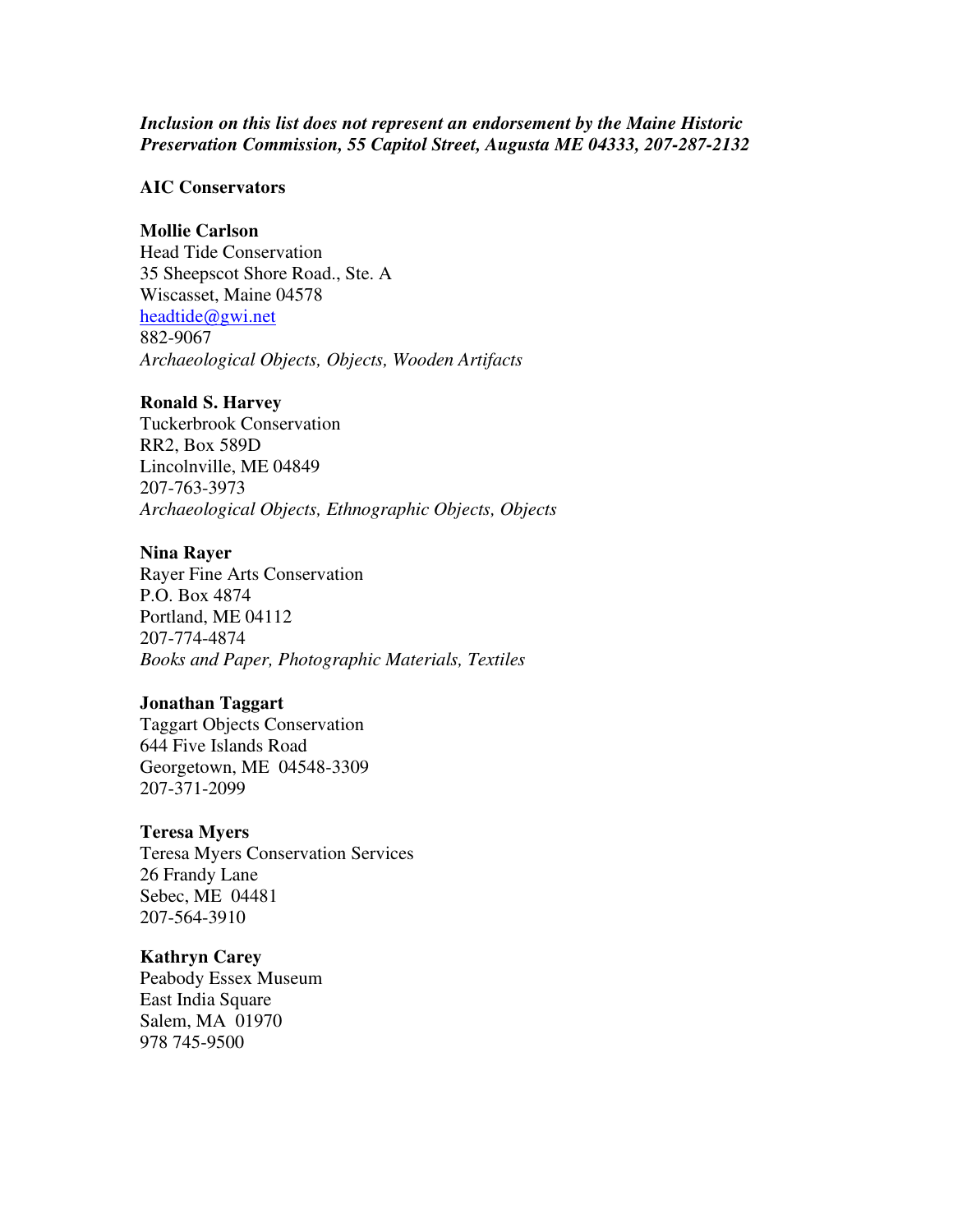**HISTORICAL ARCHITECTS** - Inclusion on this list does not represent an endorsement by the Maine Historic Preservation Commission, 55 Capitol Street, Augusta ME 04333, 207-287-2132.

TURK architecture John Turk, AIA 63 Washburn Ave. Portland, ME 04102 207-761-9662 turkarchitecture@gmail.com

Malcolm L. Collins, AIA, LEED AP Post Office Box 152 South Freeport, Maine 04078 207-865-0346 Cell 207-318-3180 mlcarch@comcast.net

R. Michael Pullen, AIA, LEED AP Artifex Architects & Engineers 128 Broadway Bangor, ME 04401 207- 974-3028 www.artifexae.com

Barba + Wheelock Nancy Barba 500 Congress Street Portland, ME 04101 207-772-2722 http://www.barbawheelock.com/

Richard Curtiss & Associates Richard Curtis 1 Jackson Street Portland, ME 04104-5039 207-797-6300 http://richardcurtisassociat.homestead.com/

Goduti / Thomas Architects 44 Oak Street Portland ME 04101 207-775-3184

Lachman Architects & Planners Denis Lachman 58 Fore Street, Building 30 Portland, ME 04101 207-831-8585 http://www.lachmanarchitects.com/

Mills Whitaker Architects LLC P.O. Box 225 North Bridgton, ME 04057 207-647-4545 http://www.millswhitaker.com/Mills\_Whitaker\_Architect s/Welcome.html

Reed & Co. Architecture 46 Cumberland Ave. Portland, ME 04101 207-871-5678 http://www.reedarchitecture.com/

Studio A Architects Noel Smith, Principal 179 Lisbon Street Lewiston, ME 04240 207-333-3060 http://www.studioamaine.com/

Winton Scott Architects 5 Milk Street Portland, Maine 04101 207- 774-4811 http://www.wintonscott.com/Site/Home.html

Annabelle Radcliffe-Trenner, Principal Historic Building Architects LLC 312 West State Street Trenton, NJ 08618 609-393-3999 http://www.hba-llc.com/index.html

Archetype Architects David Lloyd 48 Union Wharf Portland, ME 04101 207-772-6022 http://archetype-architects.com/

Briburn Christopher Briley and Harry Hepburn 28 Maple Street, Suite 202 Portland, ME 04101 207-774-8482 cbriley@briburn.com hhepburn@briburn.com

PDT Architects Brian Curley 49 Dartmouth St., Suite 3 Portland, ME 04101 207-775-1059 http://www.pdtarchs.com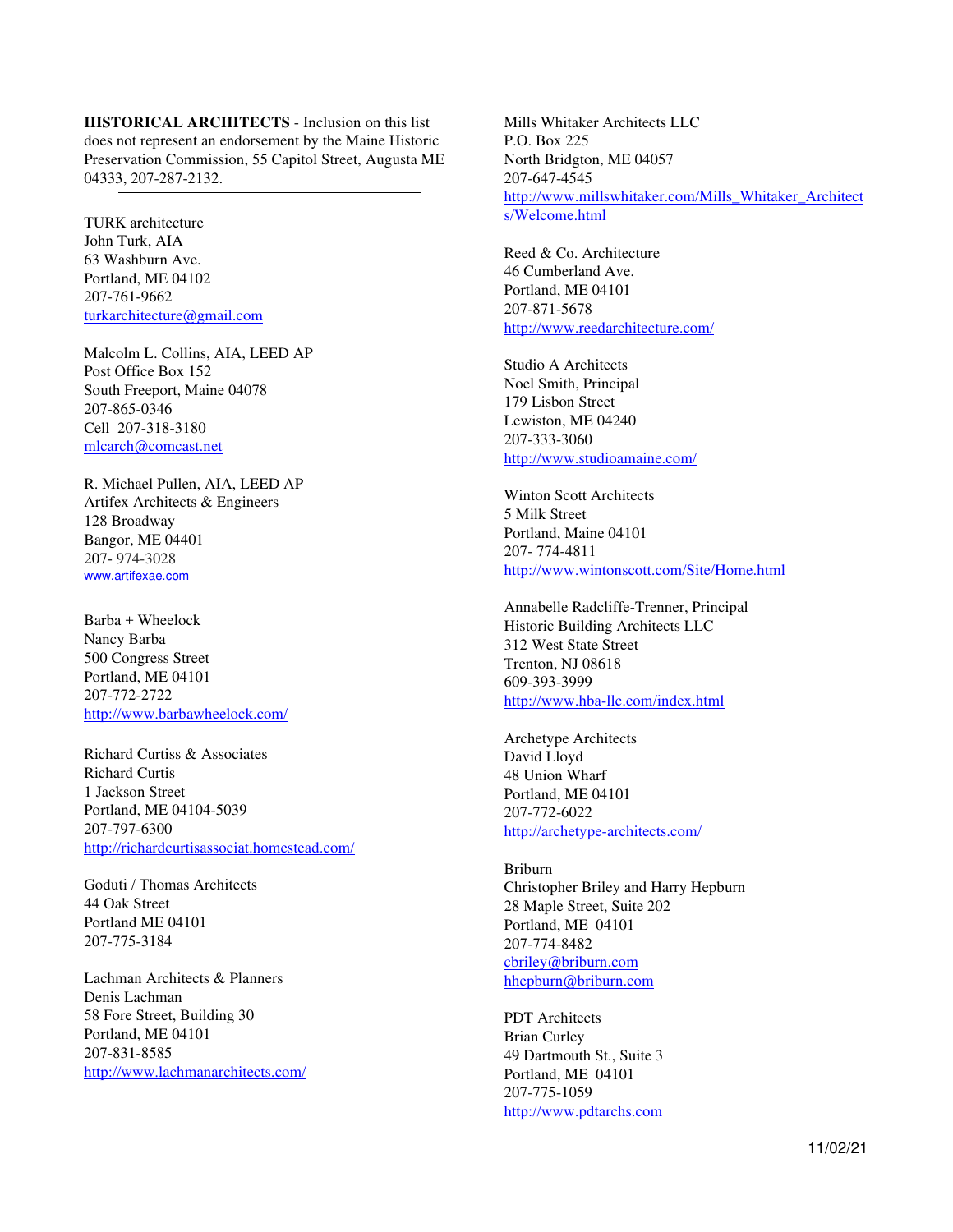Robert H. Kahn Portland, ME 04101 207-321-9028 rhkahnme@gmail.com

Douglas Richmond Harpswell, ME 04079 207-844-3700 drarchitect82235@gmail.com

Morgan Rieder 58 Spruce St. Portland, Maine 04102 207-899-1179 mrieder@msn.com

Deane Rykerson 1 Salt Marsh Lane Kittery Point, ME 03905 207-439-8755 rykersonarchitecture@comcast.com http://www.ryarchitecture.com/

David Douglass Envelope Architecture & Consulting 101 Whites Bridge Rd. Windham, ME 04062 207-807-6661 david@envelope-architecture.com www.envelope-architecture.com

Bryce Waldrop York, ME 518-764-0062 bewaia@gmail.com

SRL Architects 822 Grover Hill Rd. Bethel, ME 04217 207-824-7237

SRL Architects Stephanie Lull, Principal 93 Pitt Street Portland, ME 04103 207-747-5975 http://www.srlarchitects.com/

Cordelia Pitman R.A., LEEPAP Wright-Ryan Construction Inc. 10 Danforth Street Portland ME 04101 207-7733625 cpitman@wright-ryan.com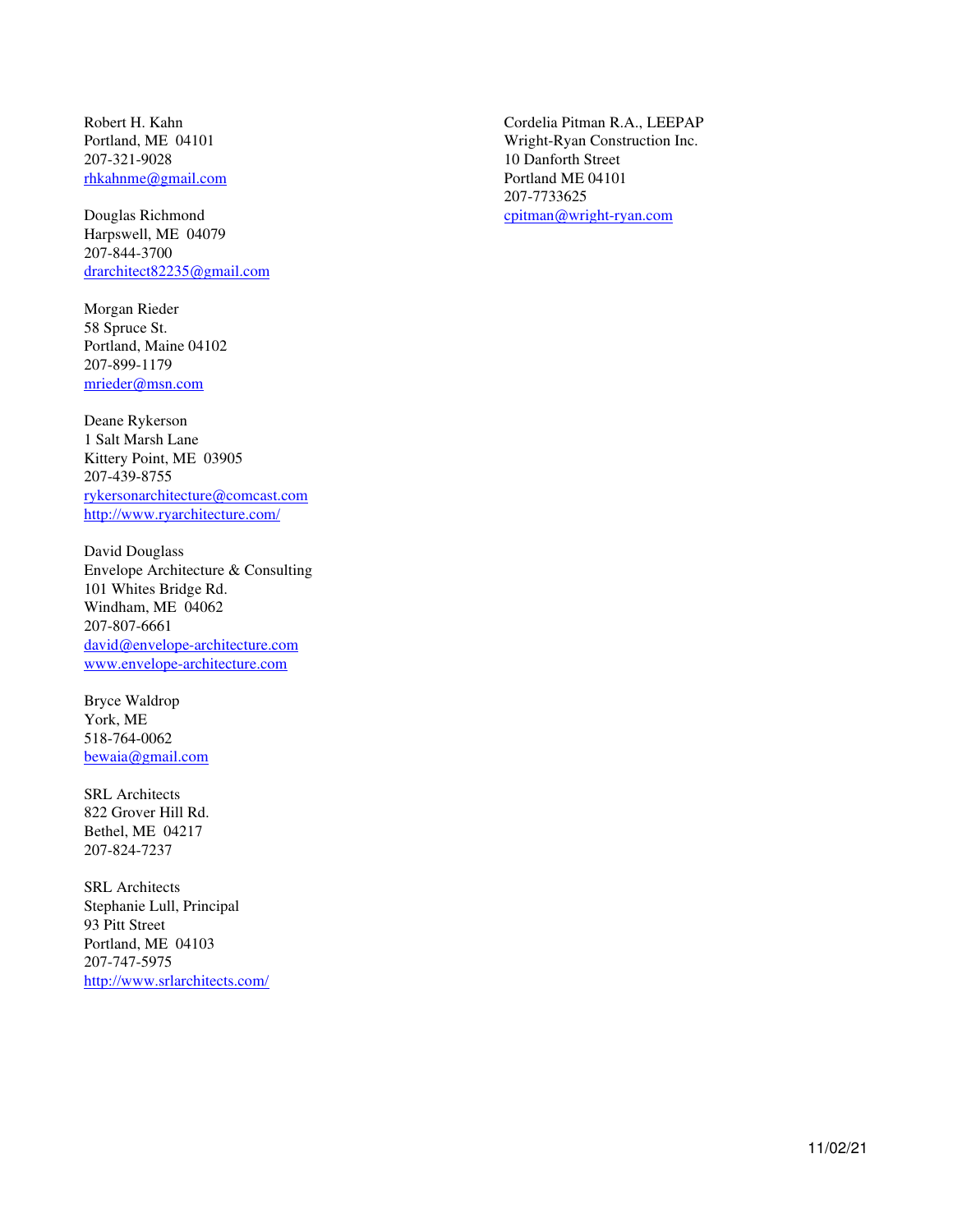*Inclusion on this list does not represent an endorsement by the Maine Historic Preservation Commission, 55 Capitol Street, Augusta ME 04333, 207-287-2132. This list may not be inclusive of all consultants practicing in Maine.* 

## **HISTORIC STRUCTURE REPORTS**

John Turk Resurgence Engineering & Preservation, Inc. 59b India Street Portland, Maine 04101 Office: 207-773-4880 Cell: 207-761-9662 www.resurgence207.com

Barba + Wheelock Nancy Barba 500 Congress Street Portland, ME 04101 207-772-2722 nbarba@barbawheelock.com http://www.barbawheelock.com/

Mills Whitaker Architects P.O. Box 225 North Bridgton, ME 04057 207-647-4545 http://www.millswhitaker.com/Mills\_Whita ker\_Architects/Welcome.html

Margaret Gaertner Historic Building Consultant 11 Stevens Avenue Portland, ME margaret.gaertner@gmail.com 917-476-8156

Michael Pullen Ames Associates, LLC 128 Broadway Bangor, ME 04401 207-974-3028 https://www.amesmaine.com/ Scott Hanson MacRostie Historic Advisors LLC 313 Washington Street, Suite 308 Newton, MA 02458 207-620-6291 shanson@mac-ha.com www.macrostiehistoric.com

Christine Beard Essex Preservation Consulting 21 Market Street Suite 250 Ipswich, MA 01938 chris@essexpreservation.com 978-356-0322

Building Conservation Associates Inc. 10 Langley Road, Suite 202 Newton Centre, MA 02459 617-916-5661 http://www.bcausa.com/contact

Annabelle Radcliffe-Trenner, Principal Historic Building Architects LLC 312 West State Street Trenton, NJ 08618 609-393-3999 http://www.hba-llc.com/index.html

Goody, Clancy & Associates Jean C. Carroon 334 Boylston Street Boston, MA 02116-3866 617-262-2760

Claude Emanuel Menders Architects Inc. 59 Commercial Warf Boston MA 02110 617-227-2614

McGinley Hart & Associates 77 North Washington Street Boston, MA 02114 617-227-2932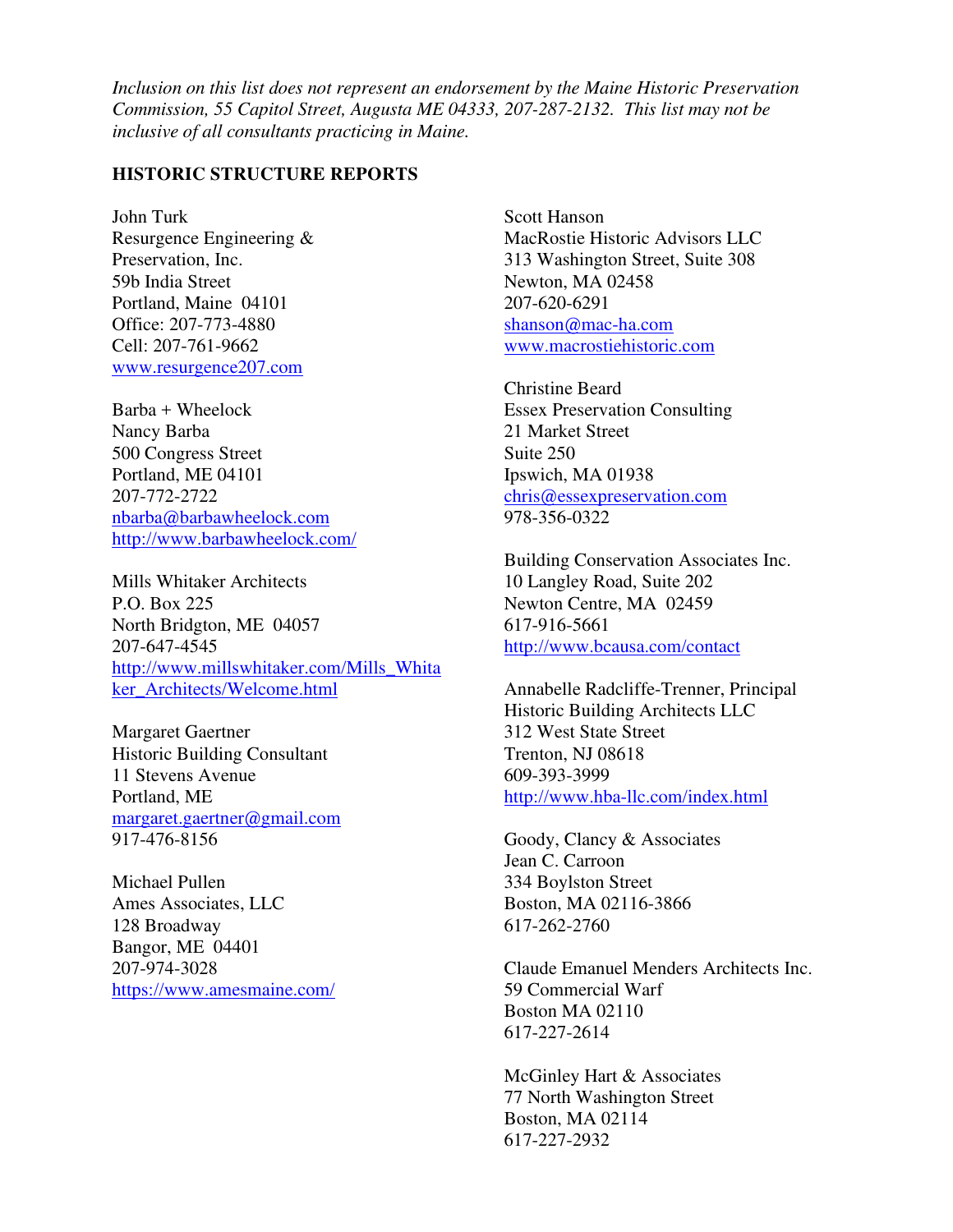John G. Waite Associates 384 Broadway Albany NY 12207 518-449-5440

Ann Beha Architects 33 Kingston Street Boston, MA 02111 617-338-3000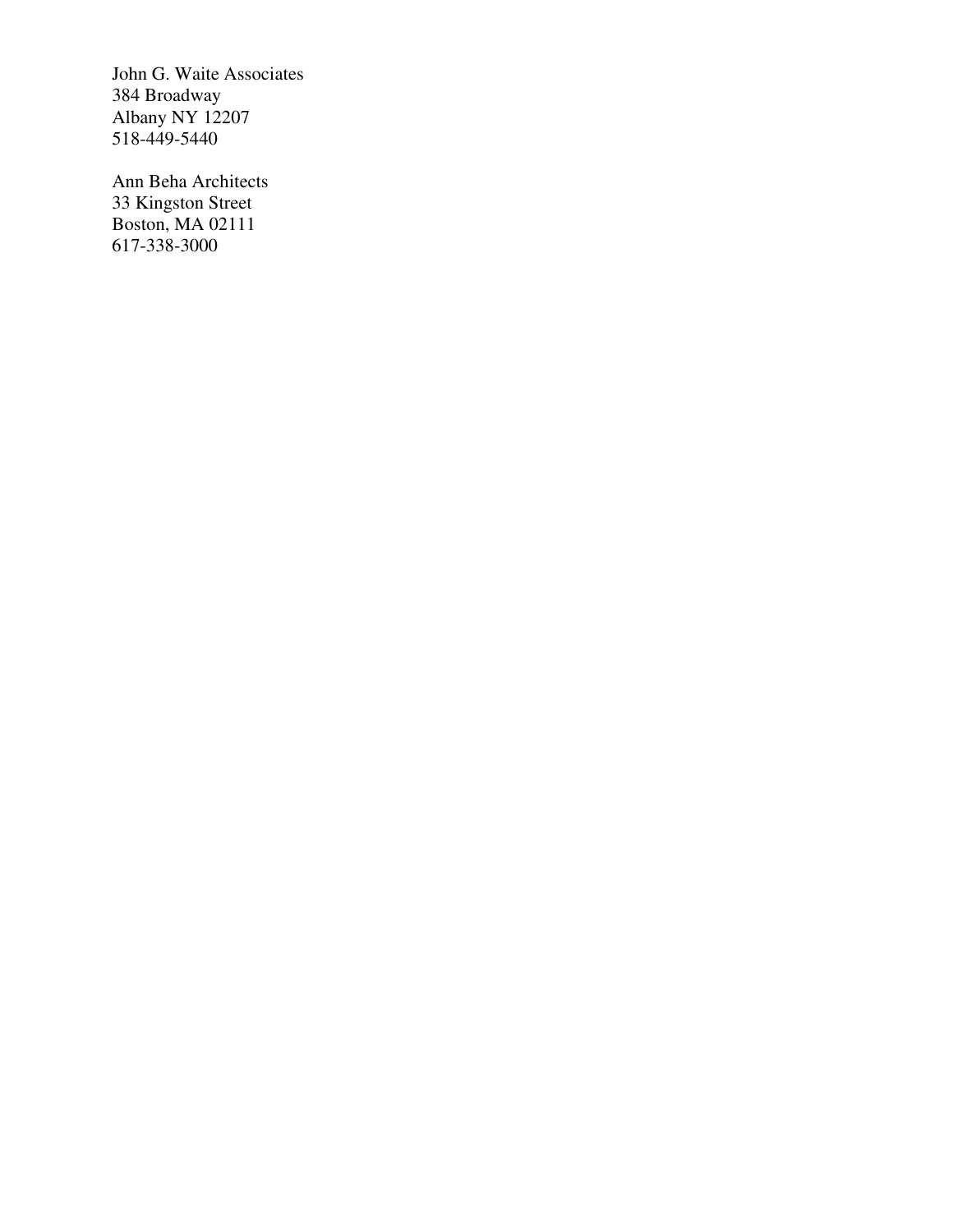#### **Historic Mortar Analysis:**

#### **Highbridge Materials Consulting, Inc.**

John J. Walsh President/ Senior Petrographer 47 Hudson Street Ossining, NY 10562 914-502-0100 http://www.highbridgematerials.com/

### **Loraine Schnabel**

110 Kensington Ave. Trenton, NJ 08618 609-394-7877 lorraine@schnabelconservation.com

#### **U.S. Heritage Group, Inc.**

3516 North Kostner Ave. Chicago, IL 60641 773-286-2100 www.usheritage.com

#### **Building Conservation Associates - New England**

Andrea Gilmore, Director 580 High Street Dedham, MA 02026 781-329-4145 http://www.bcausa.com/home

#### **Jablonski Building Conservation, Inc.**

40 West 27th Street, Suite 1201 New York, NY 10001 212-532-7775 http://www.jbconservation.com/index.html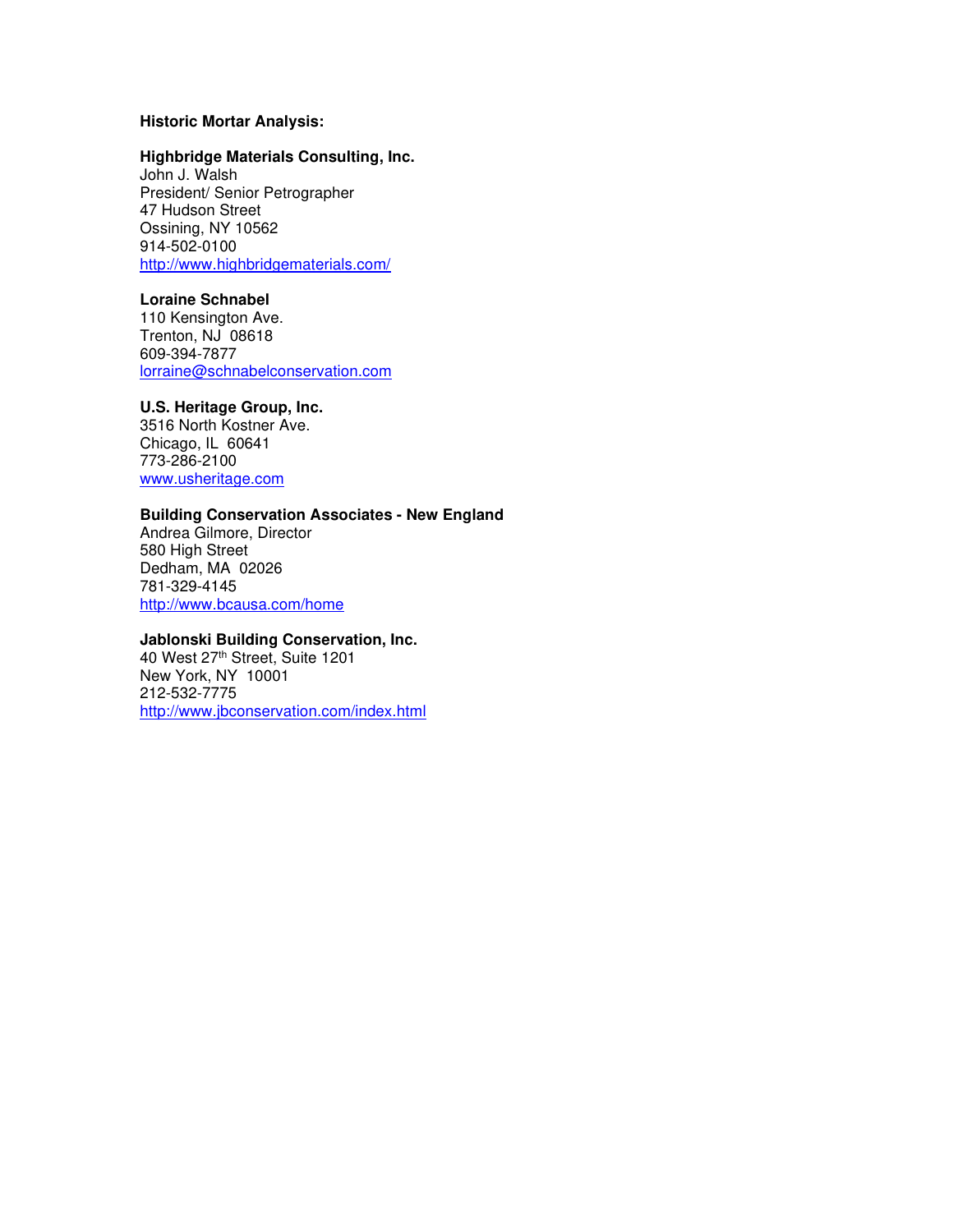# **Painters, Paint Conservators, Paint Consultants -** *Inclusion on this list does not represent an endorsement by the Maine Historic Preservation Commission, 55 Capitol Street, Augusta ME 04333, 207-287-2132.*

## **Tony Castro**

372 Intervale Road New Gloucester, Maine 04260 207-926-5618 tonycastro@peoplepc.com

### **Building Conservation Associates**

66 Church Street Dedham, MA Phone: (617) 329-4145

### **Williamstown Art Conservation Center (mural conservation)**

225 South Street Williamstown, MA 01267 Phone: 413-458-5741

## **John Canning Painting & Conservation Studios**

150 Commerce Court Cheshire, CT 06410 t: 203-272-9868 f: 203-272-9879 e: info@canning-studios.com

## **Paint Consultant**

Restoration Paintwork Doreen Conboy P.O. Box 538 Alna, Maine 04535 (207) 586-5051

## **Ingalls DeMars Decorative Arts**

156 Thomaston St Rockland, ME 04841 U.S. Phone: 860-558-9186 **http://www.decoartisans.com** 

### **Blackburn Building Conservation, LLC**

48 Plymouth St Middleboro, MA 02346 508-947-1739 http://Blackburnconservation.com/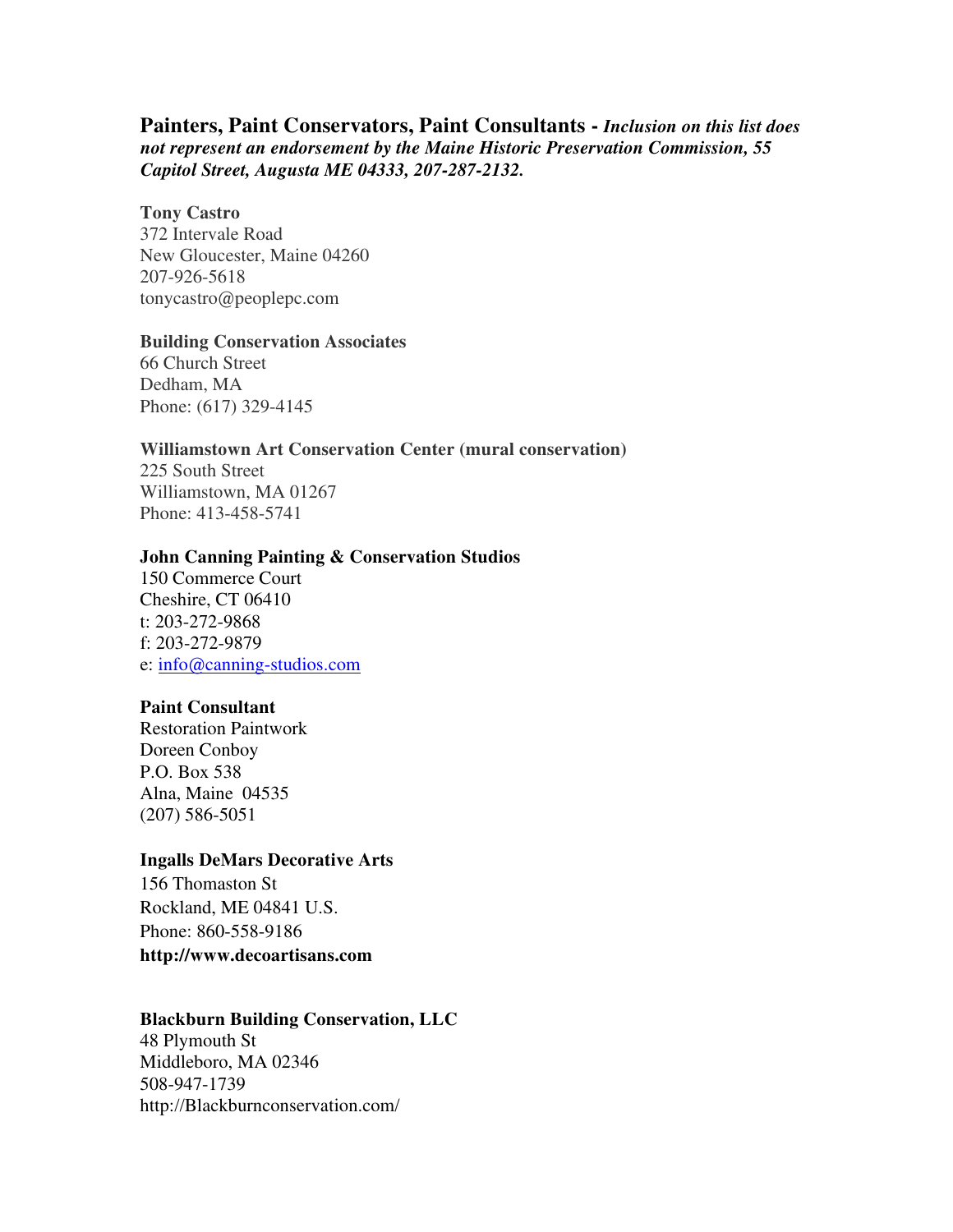## **PAINT ANALYSIS**

**Building Conservation Associates 580 High Street Dedham MA 02026 781-329-4145 www.bcausa.com**

**Sutherland Conservation & Consulting Amy Cole Ives 295 Water St., Suite 306 Augusta, ME 04333 207-242-0618 amycoleives@sutherlandcc.net** 

**Susan Buck Conservator and Paint Analyst 303 Griffin Avenue Williamsburg VA 23185 757-220-0170** 

**Phillip Klausmyer Worcester Art Museum 508-799-4406 x3081** 

**Lorraine Schnabel lorraine@schnabelconservation.com 609-394-7877 www.schnabelconservation.com**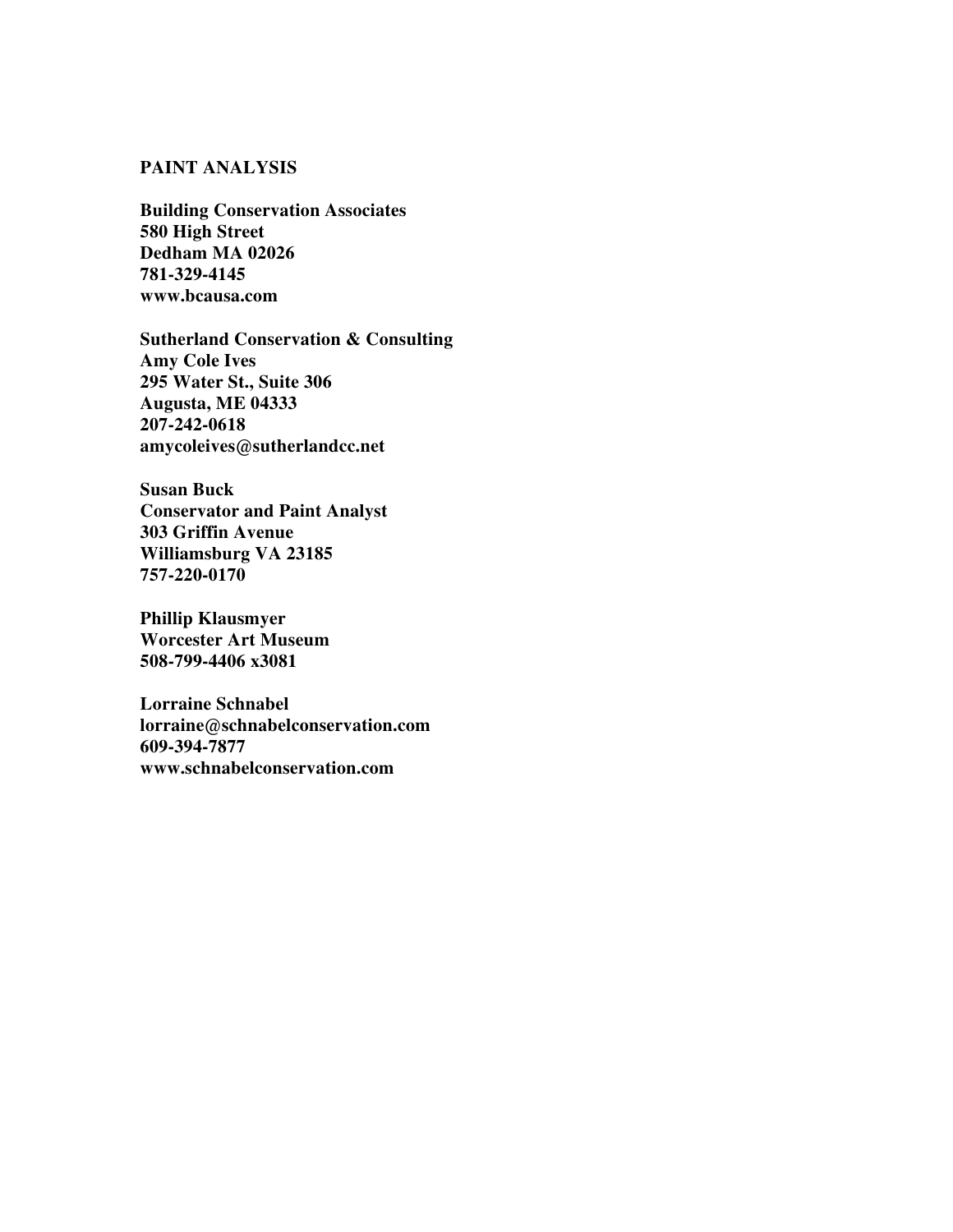*This list is distributed with the understanding that the Maine Historic Preservation Commission does not recommend, endorse, or assume responsibility for the quality of work or guarantee that any of the work produced by those on the list will necessarily meet the Secretary of the Interior's Standards. The Commission strongly recommends that organizations/individuals seeking contracting services request and check references, and review pertinent National Park Service Preservation Briefs (http://www.nps.gov/tps/how-to-preserve/briefs.htm) for a basic understanding of how specific types of work should be carried out. The quality of work completed by a firm may differ substantially from project to project depending on which of the firm's craftsmen are actually undertaking the work; therefore it may be appropriate to request references for individuals who will be working on your specific project. Maine Historic Preservation Commission, 55 Capitol Street, Augusta ME 04333, 207-287-2132.*

Phoenix Studio (207) 332-5973 https://www.facebook.com/Phoenix-Studio-Stained-Glass-174657403183621/

J Miller Studio 308 Grove St., Newport, Maine 04953 207-368-5153 jim@stainedglassmaine.com

Bryony Brett 774-1870 bryonyglass@yahoo.com

Rohlf's Stained & Leaded Glass Studio 783 South Third Ave. Mount Vernon, NY 10550-4946 Tel: 914-699-4848 Email: rsg@rohlfstudio.com

Jim Nutting Maine Art Glass Studio 51 Main Street Lisbon Falls, ME 04252 353-6700 www.maineartglass.com

Janet Parkhurst Stained Glass Express 966 Western Ave Manchester, ME 04351 www.stainedglassexpress.com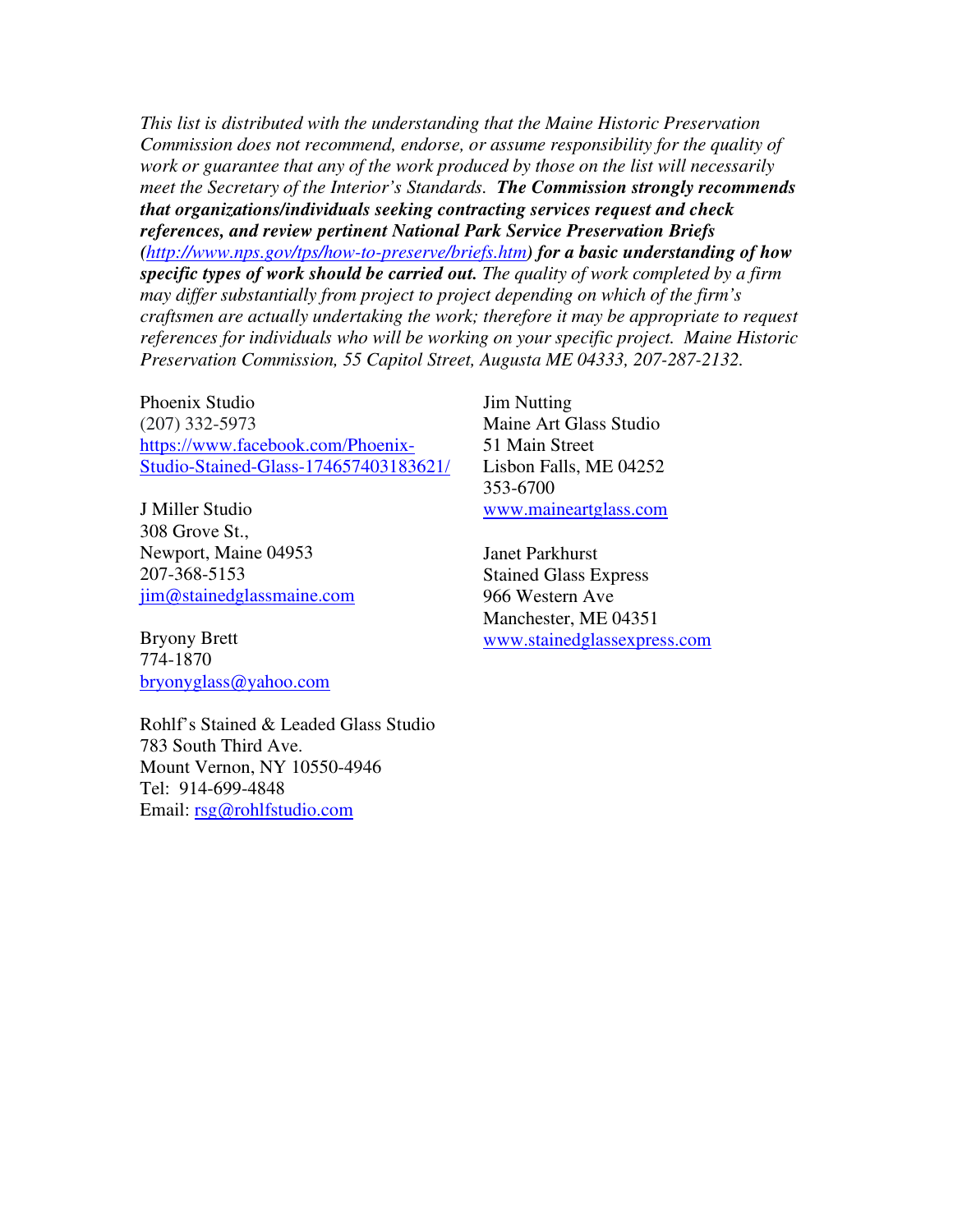Inclusion on this list does not represent an endorsement by the Maine Historic Preservation Commission, 55 Capitol Street, Augusta ME 04333, 207-287-2132.

THORNTON TOMASETTI

14 York Street Portland, ME 04101 Tel: 207-245-6060 https://www.thorntontomasetti.com/location/portlan d

DCF ENGINEERING, INC. David C. Fischetti, P.E. PO Box 879 Cary, NC 27512-0879 Tel. 919-467-3853 office@dcfengineeringinc.com

EINHORN YAFFEE PRESCOTT ARCHITECTURE & ENGINEERING 24 School Street Boston, Massachusetts 02108 Tel: 617-305-9800

ENGINEERING & PRESERVATION **CONSULTING** Marie Ennis, P.E. 225 Broadway, Penthouse New York, NY 10007 Tel: 212-608-7749 Fax: 212-608-7749 http://www.ennispe.com

RESURGENCE ENGINEERING AND PRESERVATION Al Hodson Resurgence Engineering & Preservation, Inc. 132 Brentwood St. Portland, ME 04103 Office: 207-773-4880 www.resurgence207.com

ROBERT SILMAN ASSOCIATES, P.C. Attn: Edmund Meade, PE, Director of Preservation 88 University Place New York, NY 10003 Tel: 212-620-7970

SIMPSON GUMPERTZ & HEGER INC., CONSULTING ENGINEERS Matthew B. Bronski 41 Seyon Street Building 1, Suite 500 Waltham, MA 02453 Tel: 781-907-9000 http://www.sgh.com/

STRUCTURES NORTH, CONSULTING ENGINEERS INC. Attn: John Wathne 60 Washington Street Salem, MA 01970 Tel: 978-745-6817 http://www.structures-north.com

WISS, JANNEY, ELSTNER ASSOCIATES 245 First Street Suite 1200 Cambridge, MA 02142 Tel: 617.225.9080

CARMEN BOMBEKE Gartley & Dorsky Engineering & Surveying 59B Union Street P.O. Box 1031 Camden, ME 04843-1031 207-236-4365 http://www.gartleydorsky.com/

WBRC ARCHITECTS AND ENGINEERS Attn: John Poulin 44 Central Street Bangor, ME 04101 207-947-4511 http://www.wbrcae.com/

HELEN WATTS ENGINEERING PLLC Helen Watts 455 Litchfield Road Bowdoin, ME 04287 207-522-9366 http://helenwattsengineering07.tripod.com/